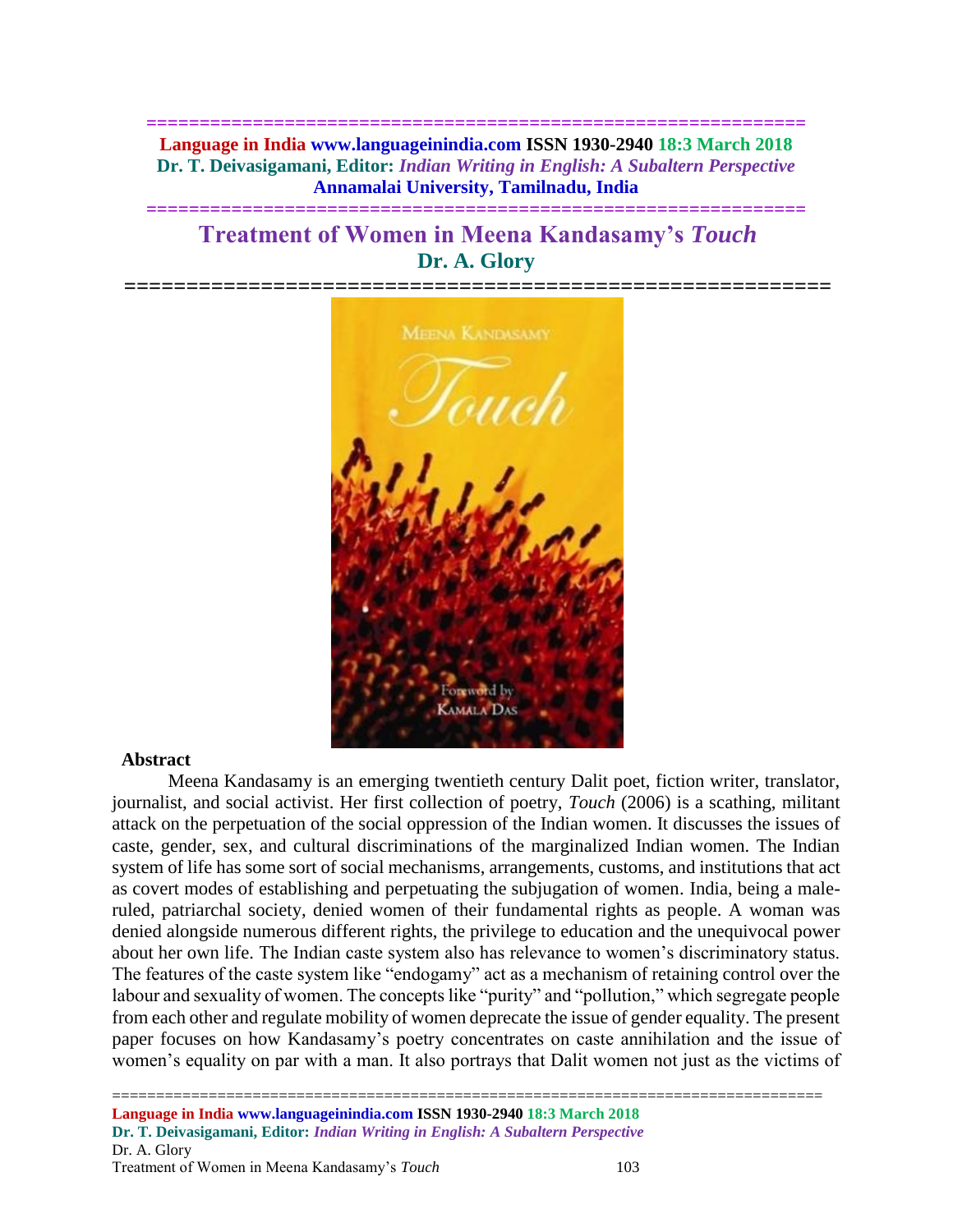the lust of the higher caste men, but as rebels fighting against the injustice perpetuated against them and champions the cause of the equality of women. Hence, this paper helps the marginalised people who plead for liberty, equality, fraternity, and Justice to lead their life with honour and dignity.

**Key Words**: Meena Kandasamy, *Touch.* social activist, sexual harassment, social oppression, discrimination, caste annihilation.

### **Introduction**

Indian English Literature has attained an independent status in the domain of world Literature. It reflects Indian culture, convention, social esteems, and even Indian history through the delineation of life in India and Indians living somewhere else. Indian young women writers have an uncommon preferred standpoint amid this regard as they require themselves been presented to the anxieties and along these lines the strain to that the women square measure subjected. A critical improvement in modern Indian writings and Dalit works are the extension of a women's activist or woman- centred approach, an approach that tries to extend and translate ability from the point of view of a female awareness and sensibility. Dalit women have been victims of patriarchy as much as other women, and still endure huge obstacles to quiet presence. Under these conditions, it is uncommon to see a Dalit woman in a position of leadership, whether in the home, at work place or in social or political institutions. It is not feasible to the possibility that a Dalit woman should have power or basic leadership expert and be unengaged to practice it. Consequently, despite she figures out how to acknowledge such an a dependable balance, it's a most powerless position-Dalit young ladies sarpanches in punchayat more often than not confront mortification, dangers and physical brutality, because of the group can't simply acknowledge a Dalit woman as a pacesetter. Meena Kandasamy is one among the most remarkable Dalit young women writers in the historical backdrop of Tamil Dalit Literature. She delineates her outrage against caste and sexual discrimination which has crippled the Dalits to dehumanized state as they're subjected to mortification and mistreatment.

Kandasamy is a poet, translator and dynamic activist from Chennai. As a contemporary Indian woman writer Kandasamy is agonized to witness the age-old social practices like untouchability based on caste system existing in Indian society. She voices her anger against caste based injustice which has impaired the marginalized to dehumanized condition as they are subjected to oppression and humiliation. Her two collections of poetry *Touch* (2006) and *Ms Millitancy* (2010) portray the real picture of the marginalized in Indian society. In other words, her works focus on poverty, oppression, injustice, caste annihilation, linguistic identity and pangs and predicaments of women. Maht, Mohan Lal in his article, "Meena Kandasamy's Touch: An Articulation of the Voice of the Marginalized " observed "Casteism is an old social evil which is used to subjugate the lower stratum of the hierarchal social structure of Indian society and to uphold discrimination as well as gain unfair advantage over the 'others,' marginalized (12).The first collection of poems of Kandasamy titled *Touch* includes 84 poems is published in 2006. It is a sweltering, activist aggression on the procreation of the social ill-treatment of the Indian women. It speaks about the problems of the unseemly behaviour of the women. She illustrates the problems of women, specifically the marginalised women not as the victims of the lust of the upper-caste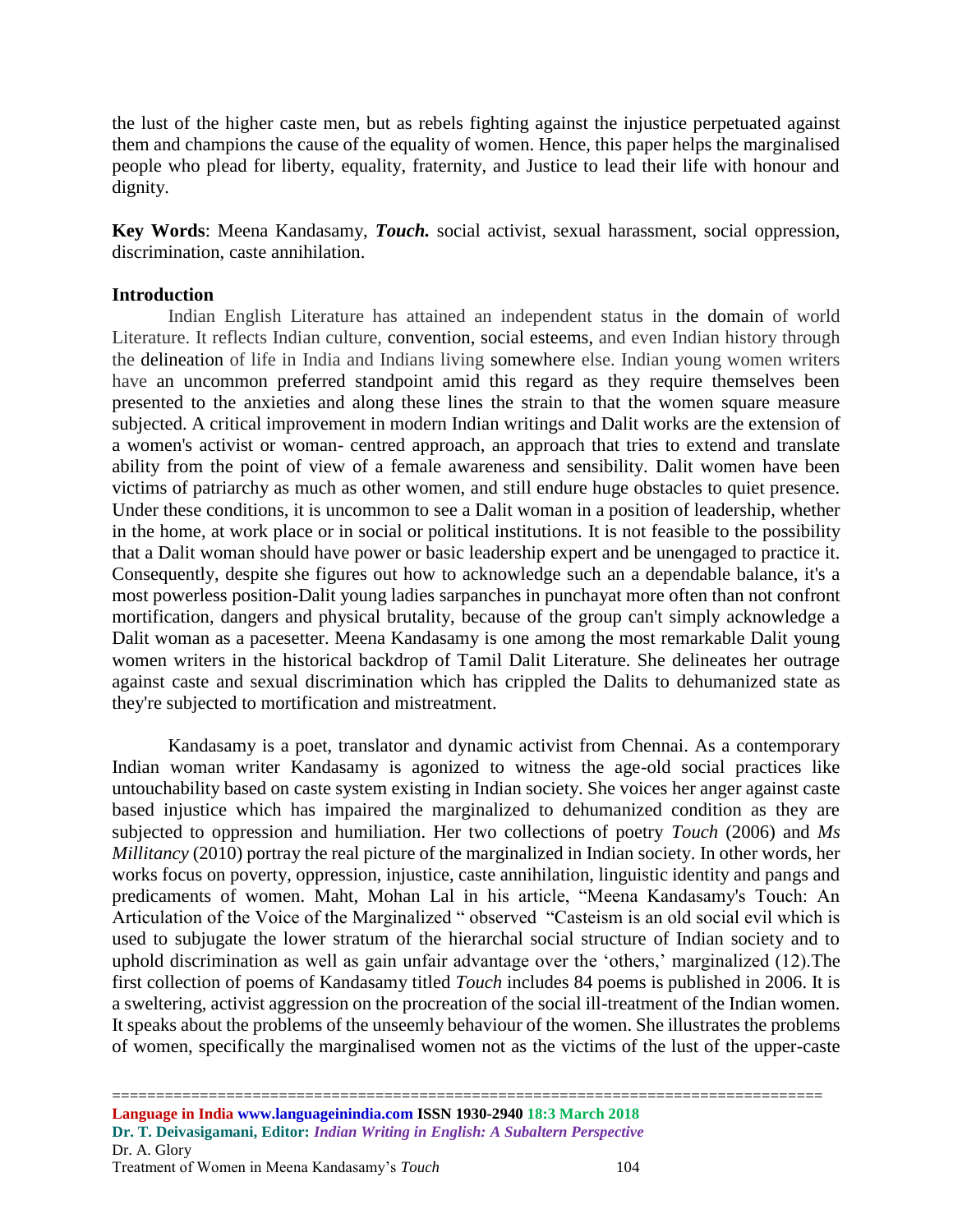men but as rebels fighting against the abuse perpetuated against them and champions the cause of the equality of women.

Gender inequality has repeatedly been taken up as a subject matter by the Indian writers in their creative endeavours. But, the problem of the disparagement and exploitation of woman is not spoken about all things regarded. The problems related to women have rarely been regarded as significant either by political leaders or writers until as of late. The reasons may require to do with the financial status and socio-political condition of women who endure to remain voiceless even today. Some contemporary Indian writers, like Kamala Das, Arundathi Roy, Sivakami, Bama, and Kandasamy, voice out their anxieties with respect to the sexual politics and the sexual orientation in their works.

Kandasamy stands unique from other contemporary Indian women writers who are gotten amidst dualities, on account of the trouble between what they require and what they are supposed to write; she portrays the themes like caste discrimination and gender inequality with a legitimate accuracy. Kandasamy examines shrewdly the complicating system of never-ending suppression of the Indian woman in her works. She represents women, specifically the marginalised women not similarly as the casualties of the desire of the higher caste men yet as dissidents battling against the treachery maintained against them and champions the reason for the balance of women. The present paper focuses on how Kandasamy's poetry concentrates on caste annihilation and the issue of women's equality on par with a man. It also portrays that Dalit women not just as the victims of the lust of the higher caste men, but as rebels fighting against the injustice perpetuated against them and champions the cause of the equality of women. Hence, this paper helps the marginalised people who plead for liberty, equality, fraternity, and Justice to lead their life with honour and dignity.

### **Status of Marginalized Women**

The strong women characters portrayed in the poems of Kandasamy wage open wars to fight against patriarchal sovereignty to free women from their inferior position with the vigour of cognizance to provide them a transformative action. With prophetic understanding she examined the convivial and political system of society and fight against the austere caste system of India. Her principal consideration in her poetry is to empower women mainly the marginalised women to acquire a comprehensive vigilance and knowledge about their miserable situation. Her poems are born out from her own experiences and her commitment with the espousing caste and gender equivalence. Her poems provide a visual effect; she has a way of roping her readers in a forceful manner. She breaks the long silence that has misled traditional Indian women, their feminine experience and their female world.

## **Oppression of the Marginalized Women**

A woman is perceived as a property in the male-dominated society. The men of all castes and classes connive in making certain belief of conduct and delineate the direction of female reinforcement and restrict her to the four walls of her home. In one of her poems in *Touch*, entitled "Songs of Summer," Kandasamy condemns the patriarchal society for concerning the woman as its serf and a needed dissent: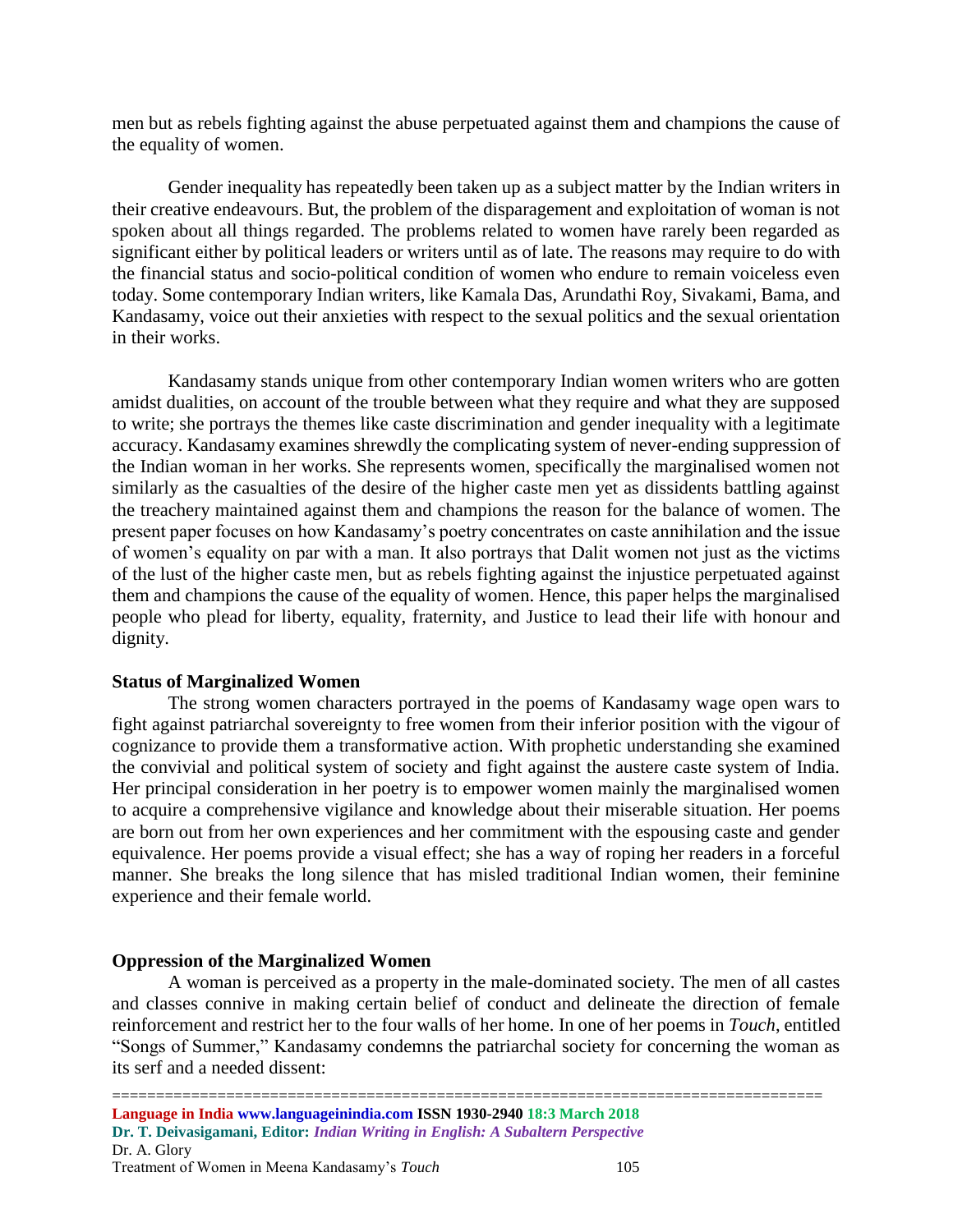Where she could see the sunlight Only from the lattice windows. Domesticated into drudgery she is just Another territory, worn out by wars. (35-38)

Kandasamy also denounces the society for not considering a woman as a woman. The male chauvinistic society concerns a woman as as a mother, a spouse, a sister and additionally a goddess, yet never as a woman herself. A woman's righteousness is judged upon her level of adjustment and servitude to her father, siblings, husband, grandchildren, and virtually every other man in her family and society.

### **Harassment of Dalits**

In "Liquid Tragedy: Karamchedu," Kandasamy writes about the renowned Slaughter of Karamchedu which took place in 1985 in Andhra Pradesh where six Madiga (lower-caste) men are killed and three Madiga women are raped by the Kammas men (upper caste). The slaughter followed when a Madiga woman protested against the washing of buffaloes by the Kammas in the pond whose water the Madigas drank. Here, Kandasamy records:

> Buffalo Baths, Urine, Bullshit Drinking Water for the Dalits The very same Pond. Practice for eons. A Bold Dalit lady dares to question injustice. Hits forth with her pot. Her indignation Is avenged. Fury let loose. Violence, Rapes. Killings... (1-9)

Through this poem Kandasamy talks to the specialist of the favoured, and their endemic obnoxious state of mind towards the marginalized. It seems to be bizarre that unconcerned of passing many years of freedom, the delusion of social impartiality is still unachieved and the denied are forced to lead a hidden life. It is persuasive in a caste-ridden Indian culture Madiga men are killed and the women are raped because they are socially and economically powerless, they are weak.

#### **Treatment of Women by Patriarchal Society**

In "Dignity" Kandasamy calls upon the special men to be responsible and valiant towards the oppressed class. She believes in pride and uniformity of all. She aspires that they would not refuse due share of the downtrodden, maintaining their self-respect and determination. But, in a warning note she lets them know not to restrain the underrated with no rhyme and reason and renounce their dignity. This is presented by her in the following lines:

> You stick to your faith the incurable sickness of your minds, We don't stop you from continuing to tend centuries

================================================================================= **Language in India www.languageinindia.com ISSN 1930-2940 18:3 March 2018 Dr. T. Deivasigamani, Editor:** *Indian Writing in English: A Subaltern Perspective* Dr. A. Glory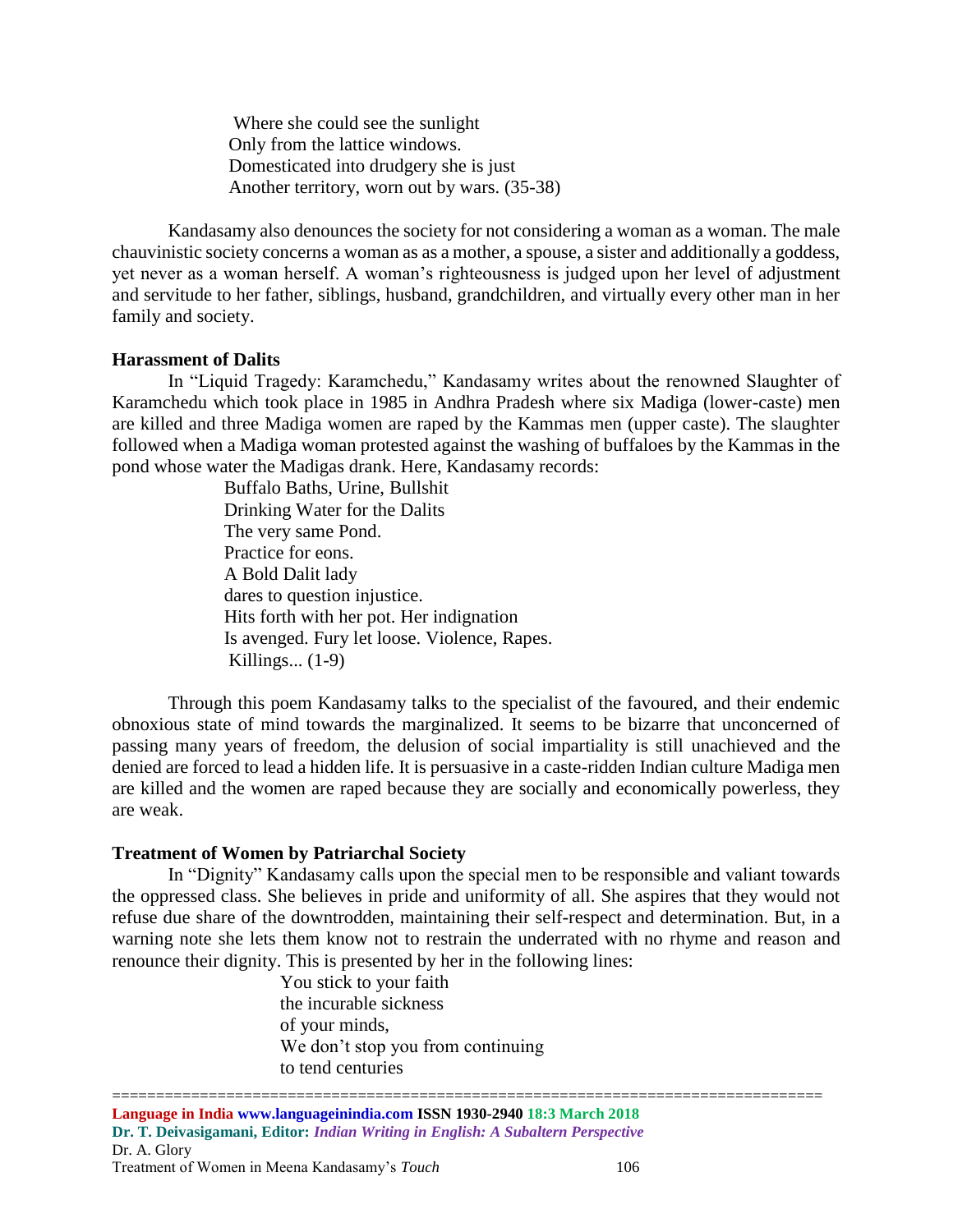of cultivate superegos. We will even let you wallow in the rare happiness that hierarchy provides But don't suppress our rightful share of dignity. (7-17)

In caste subjugated patriarchal Indian society, untouchable women are doubly exploited being untouchable and women. They pursue through the persecution, abuse, and untouchability from the upper-caste, while they are beaten at home by their husbands. Sometimes their brothers and fathers also oppress them. In this way, they are doubled victims. They are exposed, deprived, assaulted, attacked, ambushed and blazed for no reason aside from the class they are. They are exploited for sexual vindication. It is their fate to bear perils of assault and inhumanity from the hands of the upper-caste. At home they are placed in pitiful situation as well.

### **Social Condition of the Marginalized Women**

Kandasamy is plagued to witness the desperate condition of the women of downtrodden. In her poem, "Narration" she presents the heart rendering grief of the victimised woman who is exploited by her landlords. The very shadow of an untouchable may dirt the upper castes; yet, they are not contaminated while attacking a Dalit young woman. It is expounded by her as follows:

> I'll weep to you about My landlord, and with My mature gestures. You will understand: The torn sari, dishevelled hair Stifled cries and meek submission. I was not an untouchable then. (1-7)

In Indian context, physical and mental exploitation of the young women of poor people segment is awfully normal. The most striking view is that the perpetrator needed in these sexual strikes find simple escape because of their high rank connections. In her poem" Shame," Kandasamy depicts how an untouchable young woman becomes the victim of a gang rape. But, the rapists are safeguarded as they have a place with upper stature and the innocent and defenceless young girl endures humiliation and desperate pain and ultimately chooses suicide:

> Gang Rape. Two severe syllables implied in her presence perpetuate the assault. Public's prying eyes segregate her the victim. But the criminals have already maintained. Their caste is classic shield. ..................................................

Gory scars on the wretched body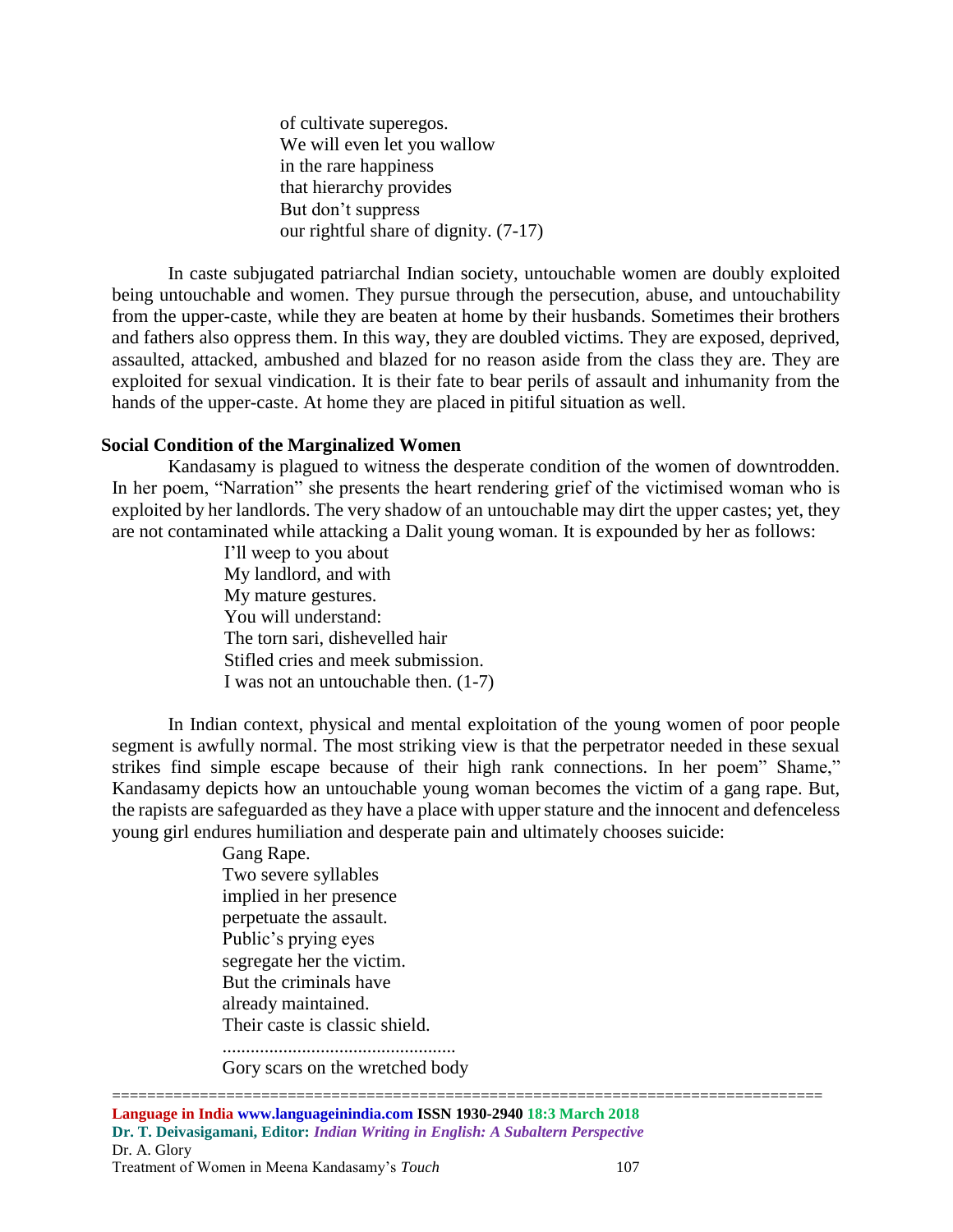serves as constant reminders of disgrace, helpless. (1-9,14-16)

The helpless girl sets herself into fire as a solution to this sin: Bravely, in search of a definite solution, and elusive purification, she takes the test of the fire. the ancient medicine for shame. (22-26)

### **Traditional System of Indian Society**

Kandasamy's poem, "Becoming a Brahmin," retrieves the age-old conventions of Indian society, where the women do not have their right to select their own companions, and are in a route impelled to marry the individual, chosen by others, which is even criticized by the leaders like Gandhi and others and in patriot accounts which guaranteed and propounded secularism and equal rights to all. But, the desolation in the lives of women is heightened in her poem "Mascara" with the moment subtle elements of the distress of a whore and her inward quandary before setting out on another obvious consensual sex. The ignoble subtle elements of her physical and psychic torment repeat over and over all through the poem with her endeavour to behold back to her implicit and unfulfilled variegated dreams, which radiates through her silent tears. The allegory of "mascara" which manifests on numerous occasions with the unfurling of the poem is in a way her conscious effort not to reveal her long repressed resentment and not to wince before the social structure:

> The last thing she does before she gets ready to die once more, of violation, she applies the mascara… ............... Mascara… it serves to tell her that long buried hazy dreams of a virgin soul have dark outlines.  $(1-4, 12-16)$

The origin of these hardships goes back to the age when people from the upper class used to infuse the 'Devadasi' and other concubines and later deviated from their liabilities. This culture has been prevailing over the years where the illegitimate children and mainly the girls endure their heritage and the stain related to their identity is beyond annihilation and they are obligated to be regarded as social outcastes in this hegemonic social system which evidently emerges out of some approaches of forceful ethical morals. This is gracefully presented in the poem, "Mascara":

> Somewhere long ago in an untraceable mangled

================================================================================= **Language in India www.languageinindia.com ISSN 1930-2940 18:3 March 2018 Dr. T. Deivasigamani, Editor:** *Indian Writing in English: A Subaltern Perspective* Dr. A. Glory Treatment of Women in Meena Kandasamy's *Touch* 108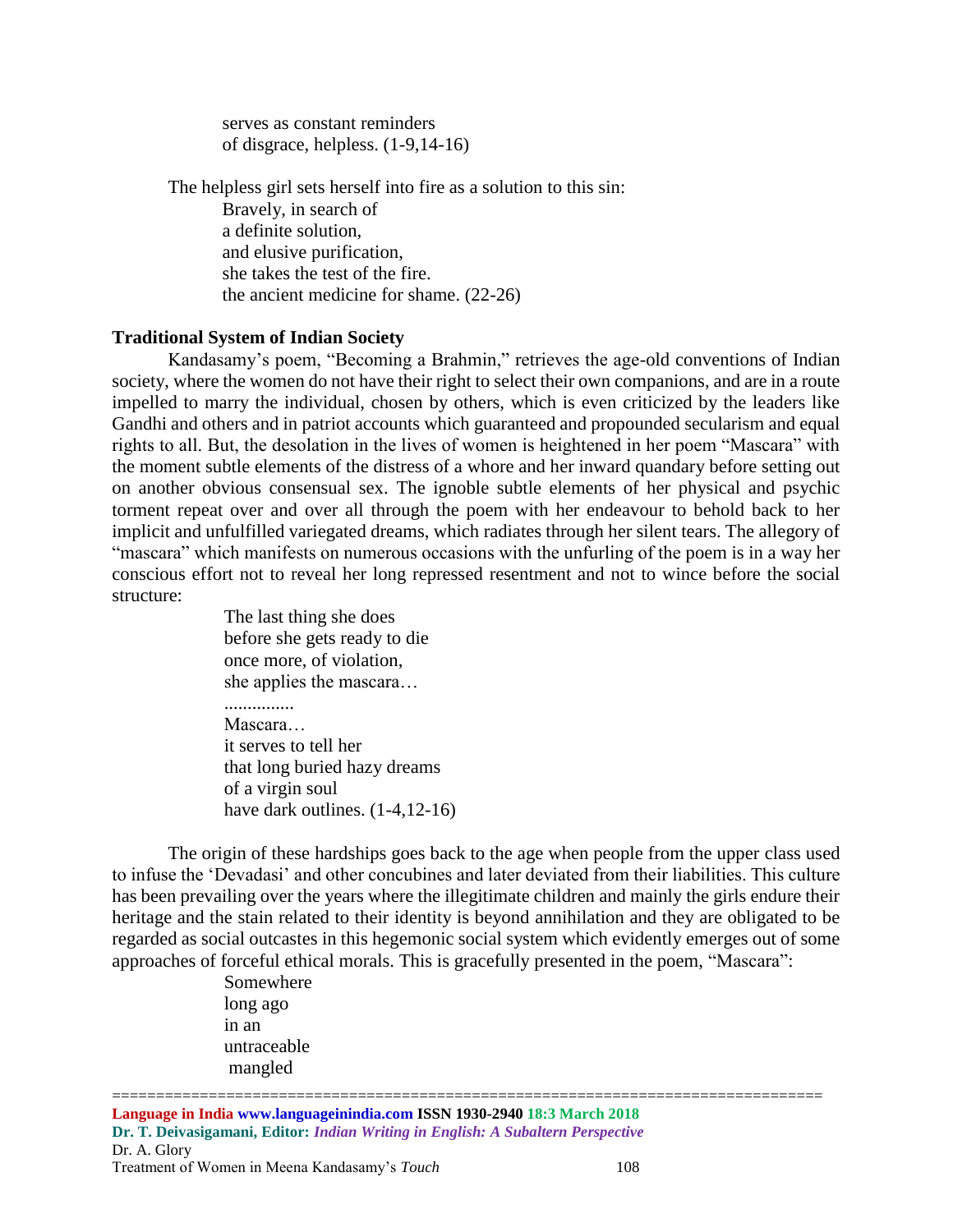matrilineal family tree of temple prostitutes her solace is sought. It has happened for centuries… Empty consolations soothe violated bodies. Sex clings to her devadasi skin, assumed superficialities don't wear off, Deliverance doesn't arrive. (21-34)

The predicament of the prostitutes which is sensitively portrayed with the composition of this poem is evocative of the appropriate representation of the agony of a woman, who is compelled to turn herself into a prostitute. "Mascara" tries exploring the anxiety and despair of transgression of her owns self which portrays a monotonous sexual intercourse with a unknown person.

'Body' as a recurring image in the poems of Kandasamy is not only manifested with the categorical analysis of the untold sufferings of the prostitutes in this male chauvinistic social structure, but also manages to connect the idea of love with that of consensual sexual intercourse. Her poem "My Lover Speaks of Rape" perfectly delivers the agony of a woman for her lover's negligence and lack of reciprocation. The precise analysis of the bruises and scratches reveal the tendency of her lover to consider her as an object to appease his sensuality. Thus, the poem expels:

> ...Tragedy in Bridal red remains a fresh, flushing bruise across Brown-yellow skinscapes, vibrant but made Muted through years of silent, waiting skin. I am absent. They talk of everyday assault that turns blue, violet and black in high-color symphony. (13-19)

The above lines entailed an effort to generalize the agonies in the lives of the women which has been enduring over centuries. The absence of themselves from relationships evidently manifests the unanswered love of the women, who are considered nothing but the objects for their sexual pleasure which has become to be normal thing in their devitalised lives.

In a way Kandasamy's poetry actualises her claim to rejuvenate the third world women and to urge them to express their own dreams, aspirations, self-reliant outlooks and speak for themselves instead of spoken off by their male counterparts. Her focal point on woman's body as the main motif of her poetry and her inclination to resolve the diversified spatial and temporal proportions of suppression and how they become the subject to the various forms of social brutality are an experiment from her part to restore the self-consciousness of the women so that they can oppose the prevailing beliefs of this inegalitarian male-dominated society which tries to persuade them and legalise the prevalent enslavement of women and their repression in smaller grooves.

Kandasamy celebrates her womanhood by singing women's dreams and speaking their bodies. Her poems incite consciousness of women's psyche and her poetry bolstered other writers